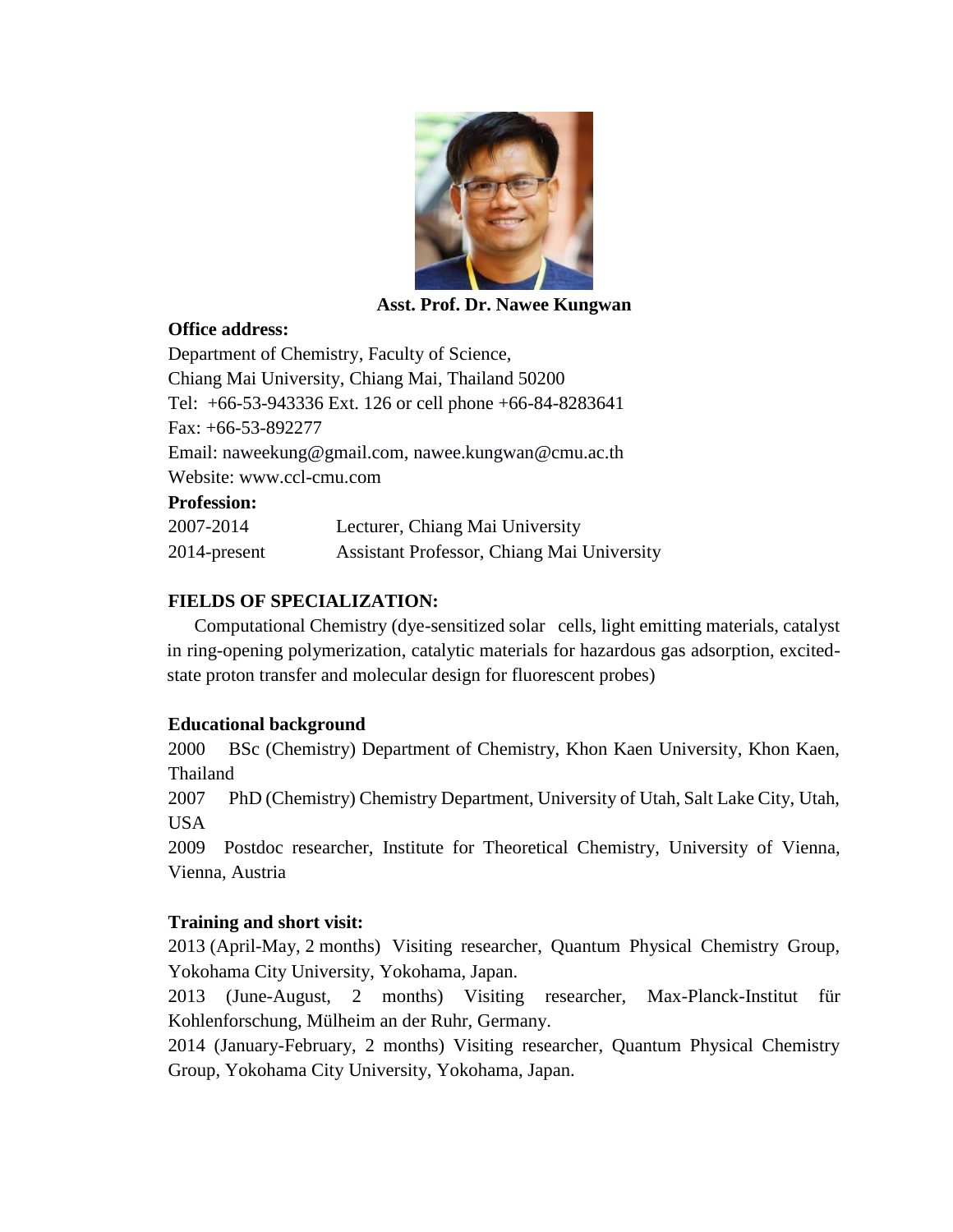2015 (March-April, 2 months) Visiting researcher supported by DAAD through German-Thai Mobility Grant, [Max-Planck-Institut für Kohlenforschung,](http://www.kofo.mpg.de/) Mülheim an der Ruhr, Germany.

2015 (August, 1 month) Visiting researcher supported by The Hitachi Global Foundation, Department of Chemistry, Nagoya University, Japan.

2016 (January, 3 weeks) Visiting researcher supported by Travel grant from Kyoto University, Quantum Physical Chemistry Group, Yokohama City University, Yokohama, Japan.

2016 (May-July, 3 months) Visiting researcher, Theoretical and Computational Chemistry Group, Queen Mary University of London, London, UK.

2016 (August, 3 weeks) Visiting researcher supported by SAKURA Exchange Program in Science, University, Quantum Physical Chemistry Group, Yokohama City University, Yokohama, Japan.

2017 (July, 3 weeks) Visiting researcher supported by SAKURA Exchange Program in Science, University, Quantum Physical Chemistry Group, Yokohama City University, Yokohama, Japan.

2018 (June-July, 6 weeks) Visiting researcher supported by Institute de Chimie Radicalaire, Aix-Marseille University, Marseille, France.

2018 (July-August, 3 weeks) Visiting researcher supported by SAKURA Exchange Program in Science, University, Quantum Physical Chemistry Group, Yokohama City University, Yokohama, Japan.

# **Awards:**

- The highest impact factor publication awarded by Faculty of Science, Chiang Mai University (Chemical Science IF=9.211(2015))
- The recipient of Golden Elephant Award for Young Researcher from Chiang Mai University in 2016
- Middle Career Researcher Award, given by Faculty of Science, Chiang Mai University, Year 2017

## **Project Funds:**

- Thailand Research Fund (TRF) Research Career Development Grant. 2018-2021
- TRF Research Career Development Grant, 2015-2018
- TRF Research Grant for New Scholar, 2013-2015
- TRF Research Grant for New Scholar, 2011-2013

**Bibliographic Indicators:** Peer-reviewed papers: 124 (2005-2019)

Citations: 930 – H-index: 14 (Scopus, 30 January 2019)

ORCID: orcid.org/0000-0002-2960-6853; Scopus Author ID: 16417107900

Full publication list: www.scopus.com/authid/detail.uri?authorId=16417107900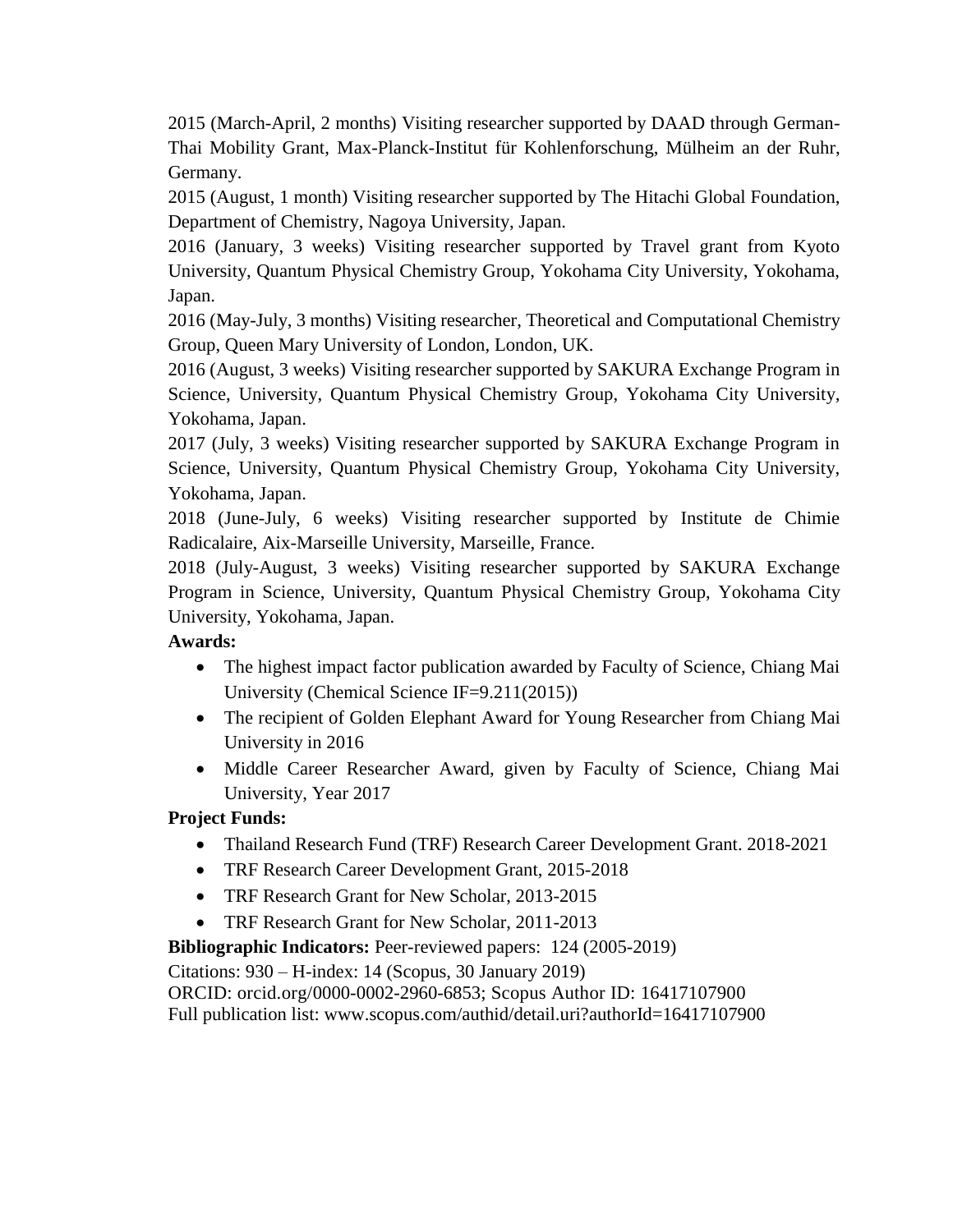#### **Selected Publications:**

1. Salaeh, R.; Prommin, C.; Chansen, W.; Kerdpol, K.; Daengngern, R.; Kungwan, N., The Effect of Protic Solvents on the Excited State Proton Transfer of 3-Hydroxyflavone: A Td-Dft Static and Molecular Dynamics Study. J. Mol. Liq. 2018, 252, 428-438.

2. Saelee, T.; Namuangruk, S.; Kungwan, N.; Junkaew, A., Theoretical Insight into Catalytic Propane Dehydrogenation on Ni(111). J. Phys. Chem. C 2018, 122, 14678-14690.

3. Li, Y.; Sun, C.; Song, P.; Ma, F.; Kungwan, N.; Sun, M., Physical Insight on Mechanism of Photoinduced Charge Transfer in Multipolar Photoactive Molecules. Scientific Reports 2018, 8.

4. Daengngern, R.; Camacho, C.; Kungwan, N.; Irle, S., Theoretical Prediction and Analysis of the Uv/Visible Absorption and Emission Spectra of Chiral Carbon Nanorings. J. Phys. Chem. A 2018, 122, 7284-7292.

5. Yuan, F.; Li, J.; Namuangruk, S.; Kungwan, N.; Guo, J.; Wang, C., Microporous, Self-Segregated, Graphenal Polymer Nanosheets Prepared by Dehydrogenative Condensation of Aza-Pahs Building Blocks in the Solid State. Chemistry of Materials 2017, 29, 3971-3979.

6. Suda, M.; Takashina, N.; Namuangruk, S.; Kungwan, N.; Sakurai, H.; Yamamoto, H. M., N-Type Superconductivity in an Organic Mott Insulator Induced by Light-Driven Electron-Doping. Advanced Materials 2017, 29.

7. Sattayanon, C.; Namuangruk, S.; Kungwan, N.; Kunaseth, M., Reaction and Free-Energy Pathways of Hydrogen Activation on Partially Promoted Metal Edge of Comos and Nimos: A Dft and Thermodynamics Study. Fuel Process. Technol. 2017, 166, 217-227.

8. Prommin, C.; Kanlayakan, N.; Chansen, W.; Salaeh, R.; Kerdpol, K.; Daengngern, R.; Kungwan, N., Theoretical Insights on Solvent Control of Intramolecular and Intermolecular Proton Transfer of 2-(2'-Hydroxyphenyl)Benzimidazole. J. Phys. Chem. A 2017, 121, 5773-5784.

9. Manojai, N.; Daengngern, R.; Kerdpol, K.; Ngaojampa, C.; Kungwan, N., Heteroatom Effect on Photophysical Properties of 2-(2'-Hydroxyphenyl)Benzimidazole and Its Derivatives as Fluorescent Dyes: A Td-Dft Study. J. Lumin. 2017, 188, 275-282.

10. Kungwan, N.; Ngaojampa, C.; Ogata, Y.; Kawatsu, T.; Oba, Y.; Kawashima, Y.; Tachikawa, M., Solvent Dependence of Double Proton Transfer in the Formic Acid-Formamidine Complex: Path Integral Molecular Dynamics Investigation. J. Phys. Chem. A 2017, 121, 7324- 7334.

11. Kanlayakan, N.; Kerdpol, K.; Prommin, C.; Salaeh, R.; Chansen, W.; Sattayanon, C.; Kungwan, N., Effects of Different Proton Donor and Acceptor Groups on Excited-State Intramolecular Proton Transfers of Amino-Type and Hydroxy-Type Hydrogen-Bonding Molecules: Theoretical Insights. New J. Chem. 2017, 41, 8761-8771.

12. Chansen, W.; Salaeh, R.; Prommin, C.; Kerdpol, K.; Daengngern, R.; Kungwan, N., Theoretical Study on Influence of Geometry Controlling over the Excited-State Intramolecular Proton Transfer of 10-Hydroxybenzo[H]Quinoline and Its Derivatives. Comput. Theor. Chem. 2017, 1113, 42-51.

13. Tan, J.; Namuangruk, S.; Kong, W.; Kungwan, N.; Guo, J.; Wang, C., Manipulation of Amorphous-to-Crystalline Transformation: Towards the Construction of Covalent Organic Framework Hybrid Microspheres with Nir Photothermal Conversion Ability. Angewandte Chemie - International Edition 2016, 55, 13979-13984.

14. Meeprasert, J.; Junkaew, A.; Kungwan, N.; Jansang, B.; Namuangruk, S., A Cr-Phthalocyanine Monolayer as a Potential Catalyst for No Reduction Investigated by Dft Calculations. RSC Advances 2016, 6, 20500-20506.